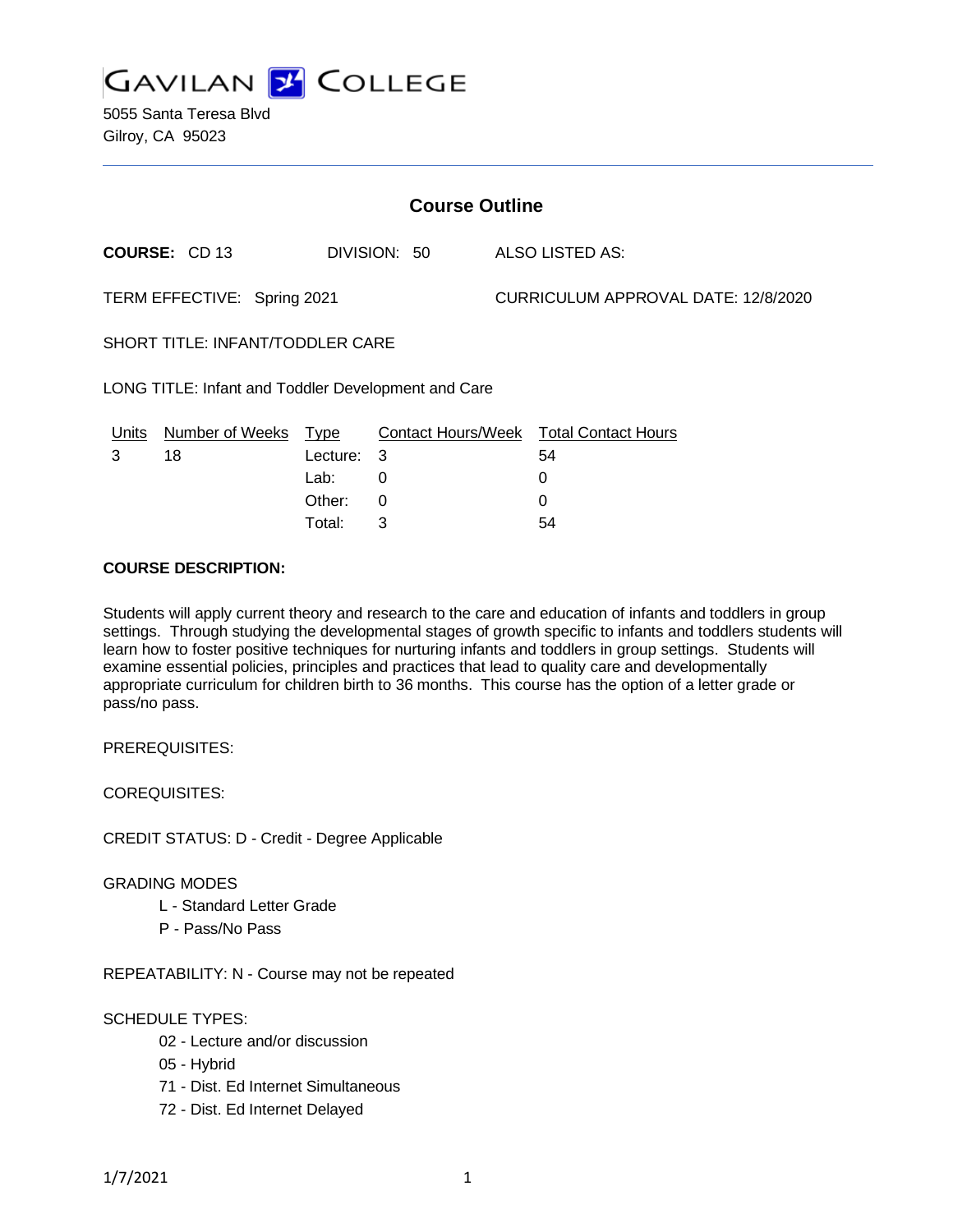## **STUDENT LEARNING OUTCOMES:**

By the end of this course, a student should:

1. Define and explain infant/toddler caregiving as education and the curriculum of a caregiving environment based on observation, documentation, and reflection.

2. Demonstrate strategies to promote healthy relationships in the care and education of infants and toddlers.

3. Demonstrate cultural competency by respecting and valuing diverse cultures, beliefs, and behaviors.

4. Summarize the essential policies and practices of quality infant toddler programs.

5. Observe, diagram, and compare infant and toddler classrooms, in centers and family child care homes.

### **CONTENT, STUDENT PERFORMANCE OBJECTIVES, OUT-OF-CLASS ASSIGNMENTS**

Curriculum Approval Date: 12/8/2020

6 Hours

Topic: Essential policies, practices for quality Infant and Toddler Programs; caregiving and curriculum

Objective: Observe, document and reflect on infant and toddler play and interactiosn to plan for care and learning.

Student Performance Objective: Summarize the essential policies and practices of quality infant and toddler programs. Define the program policies

of primary care, continuity of care, and small group size. Identify delivery systems, licensing regulataions, and quality indicators in infant and toddler care.

Learning Activities:

-Examine observation strategies

-Video observations and reflective questions

- Discussion on RIE principles

-"In Our Hands" & "Together in Care"

6 Hours

Topic: Infant toddler education/Play as curriculum

Objective: Relationships and play as curriculum

Student Performance Objective: Define and explain infant/toddler caregiving as education and the curriculum of a caregiving environment. Observe, document and reflect on infant and toddler play and interactions to plan for care and learning.

Learning Activities

- Discussion on stages of play, scaffolding, and the problem of the match.

-Video observations of examples of stages of play

-"Ages & Stages"

6 Hours

Topic: Healthy Infant and Toddler Relationships

Objective: Explain the development of attachment

Student Performance Objective: Demonstrate strategies to promote healthy relationships in the care and education of infants and toddlers. Describe reciprocal communication techniques that

promote brain development and healthy relationships.

Learning Activities

- Discussion on milestones and research in attachment, and attachment needs of children with disabilities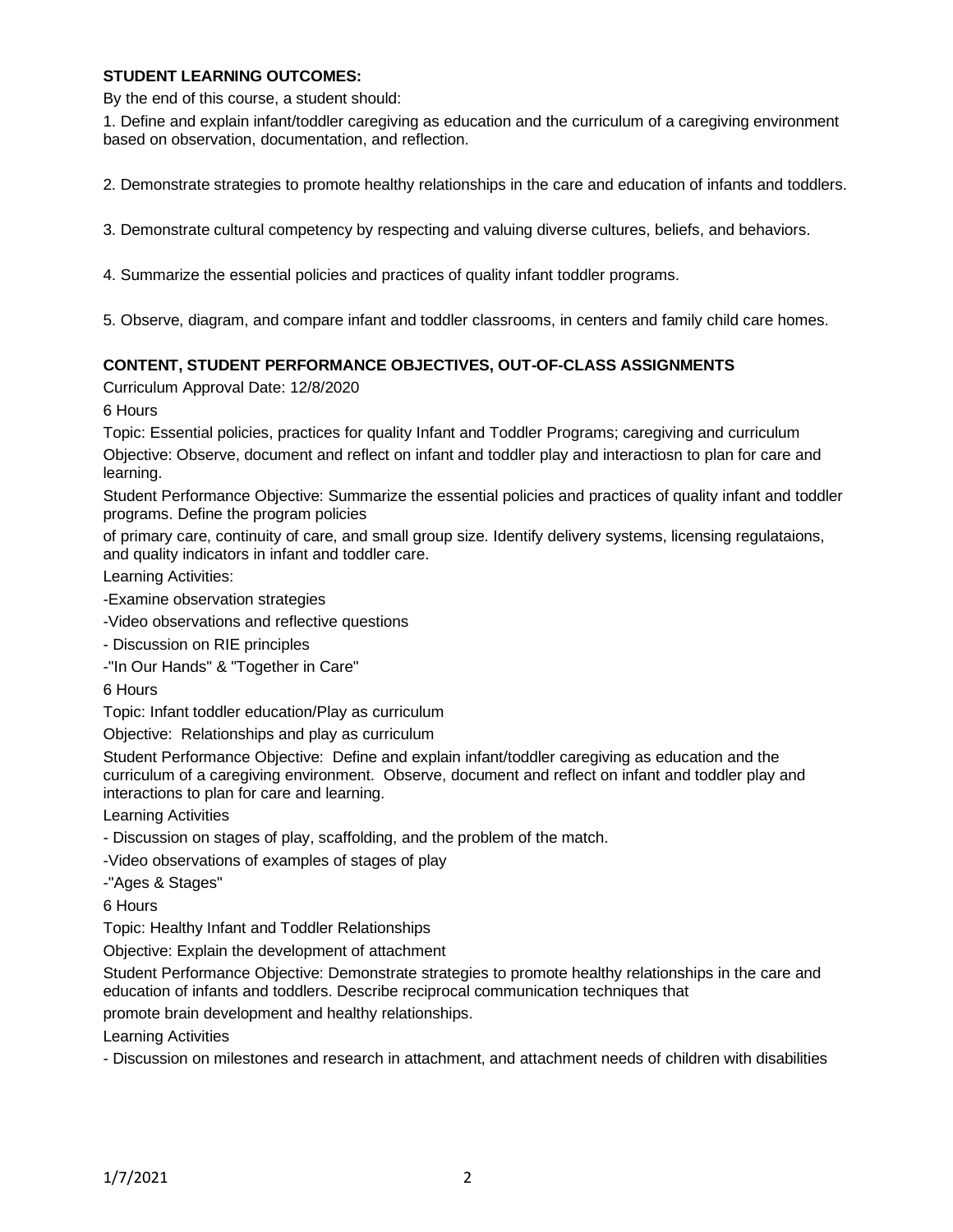# 12 Hours

Topic: Developmental Milestones

Objective: Developmental milestones/domains of development/growth and development

Student Performance Objective: Be able to identify developmental milestones in physical, cognitive, socialemotional, and language domains

Learning Activities

- Videos, discussions, observations

-Guest speakers on typical /atypical development in all developmental domains

- Introduce Infant/toddler learning foundations and PITC training opportunities

-"Infant Toddler Foundations & Framework" & "All About Young Children"

10 Hours

Topic: Typical and atypical development.

Objective: Inclusion & Universal Design

Student Performance Objective: Recognize typical and atypical developmental progressions. Describe practices that support the unique abilities of all children birth to 36 months. Analyze the progression of physical, cognitive,

social-emotional, and. language in typical and atypical development of the child in the context of the family.

Learning Activities

- Compare development for children with mild and moderate autism,

cerebral palsy, clef palette, Down's Syndrome with typically developing children and children with adverse early childhood experiences (ACES).

- Discussion and demonstration of environment and equipment adaptations to meet all children's needs.

-Discussion and review of resources and websites

-"California Inclusion"

6 Hours

Topic: Developing quality environments for infants and toddlers.

Objective: Quality environments and Developmentally Appropriate Practices

Student Performance Objective: Design a quality environment for infants and toddlers.

Evaluate/compare infant and toddler curriculum and environments based on observation, documentation and reflection. Identify quality indicators in infant and toddler care.

Learning Activities

- Discussion on creating safe, interesting, appropriately challenging environments that develop exploration, regulation, and self-help skills.

- Video and discussion on high quality infant/toddler environments

-"Space to Grow"

6 Hours

Topic: Practices that support and respect the diverse values and beliefs of families and caregivers.

Objective: Family Partnerships and Culture

Student Performance Objective: Developing social environments for infants and toddlers. Demonstrate cultural competency by respecting and valuing diverse cultures,

beliefs, and behaviors.

Learning Activities

- Discuss social skill development and stages of play and interaction.

- Discuss ways to involve parents in the care program and building positive relationships with parents.

-"Essential Connections"

2 Hours

-Final Exam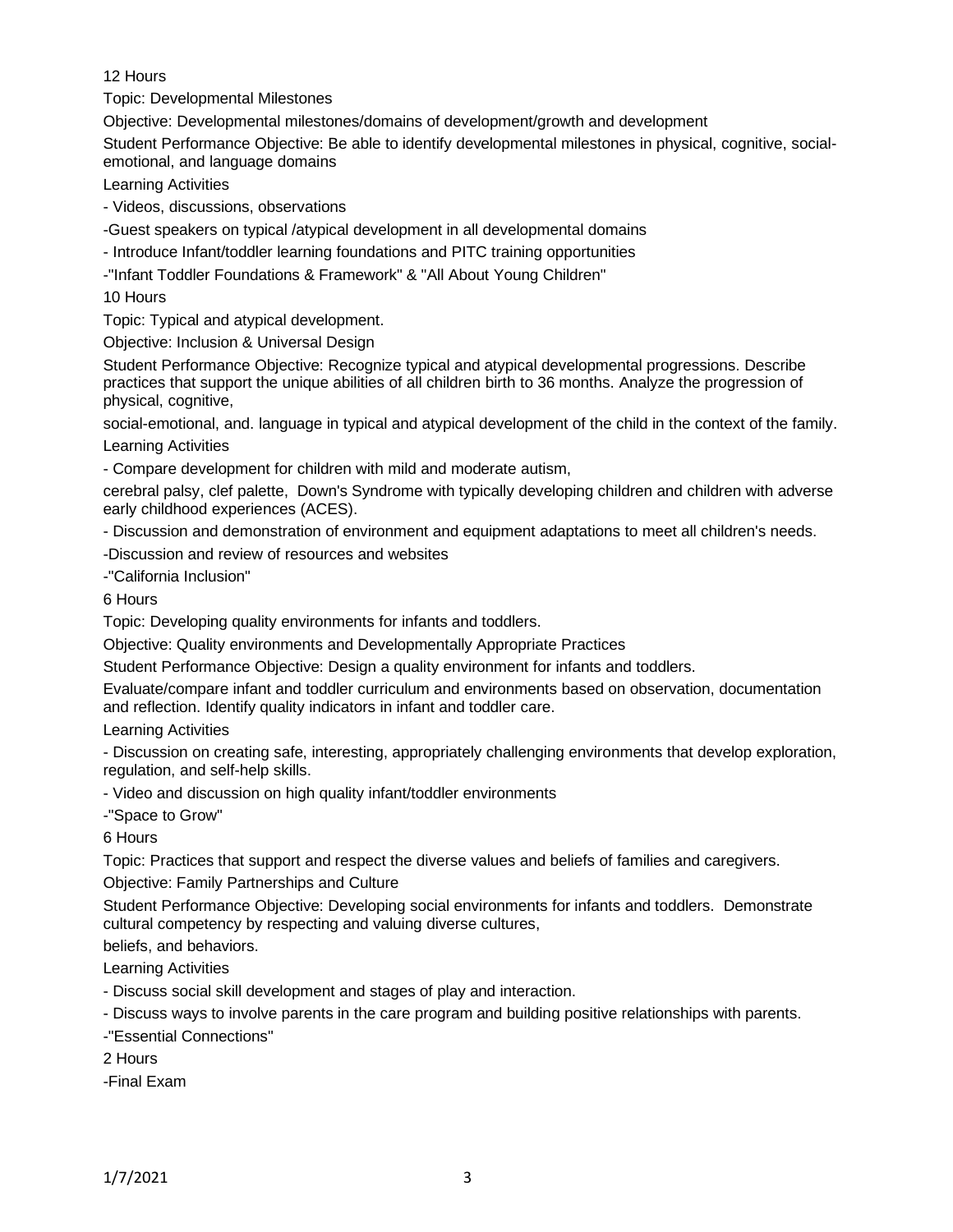## **METHODS OF INSTRUCTION:**

Lecture, in-class activities, out-of-class activities, videos, guest presenters, class discussion, small group critical thinking activities, analysis of readings and observation assignments.

## **OUT OF CLASS ASSIGNMENTS:**

Required Outside Hours: 9

Assignment Description:

Students will be introduced to infant toddler ages and stages. Students will focus on the value of relationhip based approaches to education. Students will review video and observe of an infant or toddler (center based or family child care, or home environment) program. Students will correlate information from video and readings into observation assignment. Students be introduced to essential policies and practices. Students will complete readings and reflective questions.

Required Outside Hours: 6

Assignment Description:

Students will examine the importance of high quality programs. Students will review RIE priniples and correlate information to video observation. Students will complete observation connecting caregving interactions to priniciples. Students will complete readings and create a brochure on the essential policies and practices. Students will complete readings.

Required Outside Hours: 9

#### Assignment Description:

Students will discuss the importance of caregiving as curriuclum. They will review information regarding routines and connection to curriculum opportunities and developmentally appropriate practices. Students will view video and correlate to information they are learning in discussions and reflective questions. Student will complete readings.

Required Outside Hours: 9

#### Assignment Description:

Students will describe environments that support play. Student will review videos of infant toddler interaction in enviornments. Students will create documentation to share with families regarding the importance of play for infant toddler growth and development. Students will complete readings.

Required Outside Hours: 9

#### Assignment Description:

Students will discuss the value of relationship and attachment on early development and the brain. Students will review brain development. Students will review the ACES and trauma informed practices. Students will complete research of attachment and the impact of adverse early childhood experiences. Students will share research with peers. Students will complete readings and explore Zero to three.

## Required Outside Hours: 36

## Assignment Description:

Students will review Infant Toddler Foundations and Frameworks. Review websites All About Young Children. Students will review videos of infant/toddlers and complete observations; connecting milestones and learning foundations. Students will describe strategies to support young children's learning and growth. Students will complete readings.

Required Outside Hours: 12

### Assignment Description:

Students will research resources and websites, create report discussing the value of inclusion and universal design for infant toddler programs. Students will discuss the value of parent partnerships and connection to resources to support the growth and development of all children. Students will read handouts regarding inclusion and universal design.

### Required Outside Hours: 9

### Assignment Description:

Students will evaluate and compare infant toddler curriculum and environments. Students will review Infant Toddler Developmentally Appropriate Practices. Students will create environmental map and identify quality indicators in infant toddler care. Students will be introduced to ITERS. Students will complete readings.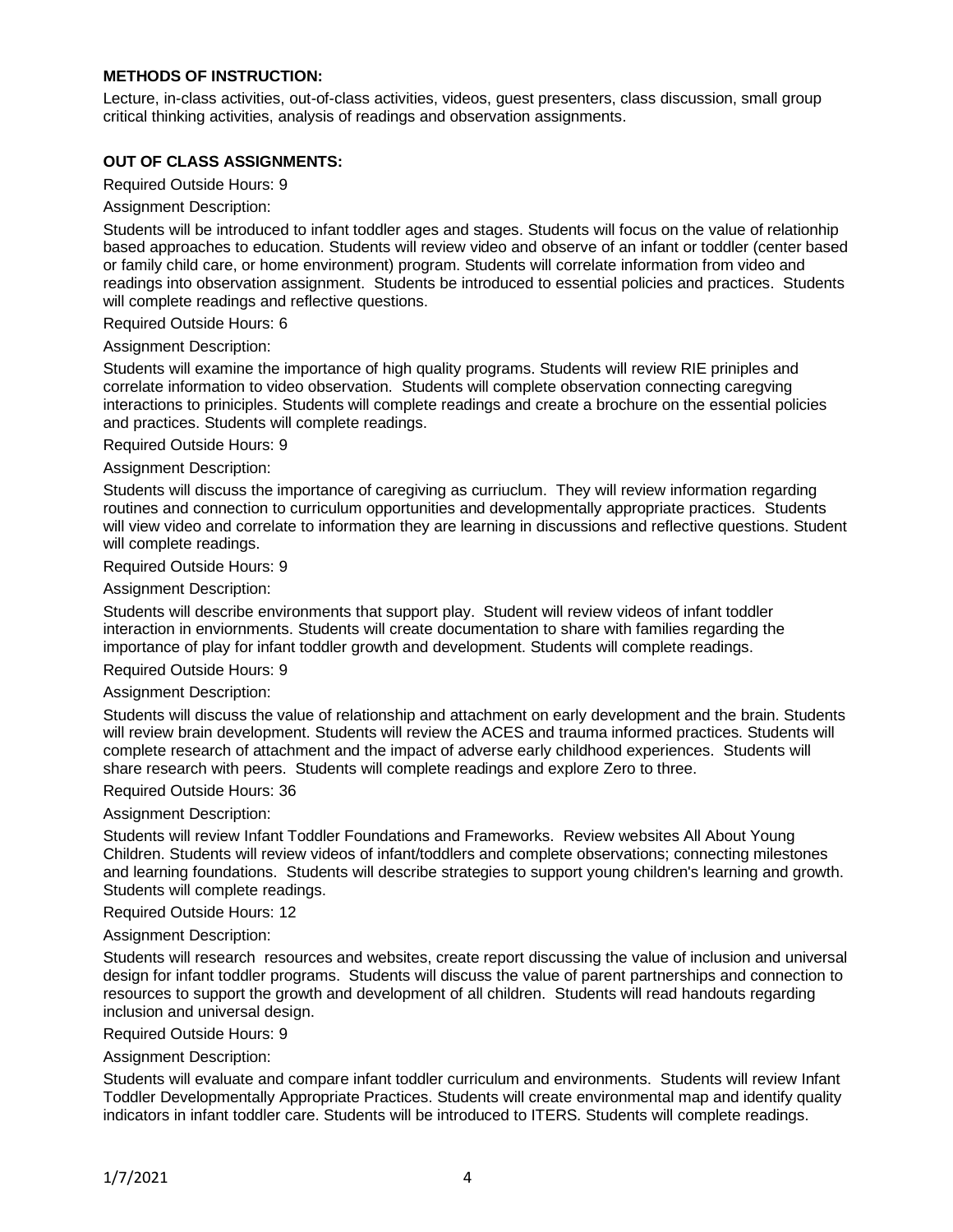Required Outside Hours: 9

Assignment Description:

Students will reflective on the importance partnering with families. Students will complete a parent interview to learn about parent needs for interactions, quality care, cultural identity, self-esteem, and consistency. Students will review video regarding essential connections, culture, and language. Complete reflective questions and readings.

# **METHODS OF EVALUATION:**

Percent of total grade: 25.00 % Percent range of total grade: 25 % to 50 % Homework Problems Field Work Lab Reports Skill demonstrations Percent of total grade: 10.00 % Percent range of total grade: 10 % to 15 % Class Performance/s Objective examinations Percent of total grade: 25.00 % Percent range of total grade: 25 % to 40 % Multiple Choice True/False Matching Items Completion

# **REPRESENTATIVE TEXTBOOKS:**

Mena and Eyer. Infants, Toddlers and Caregivers, 11 th Edition. McGraw-Hill,2018. Reading Level of Text, Grade: Reading level of text: 12 grade Verified by: P. Henrickson